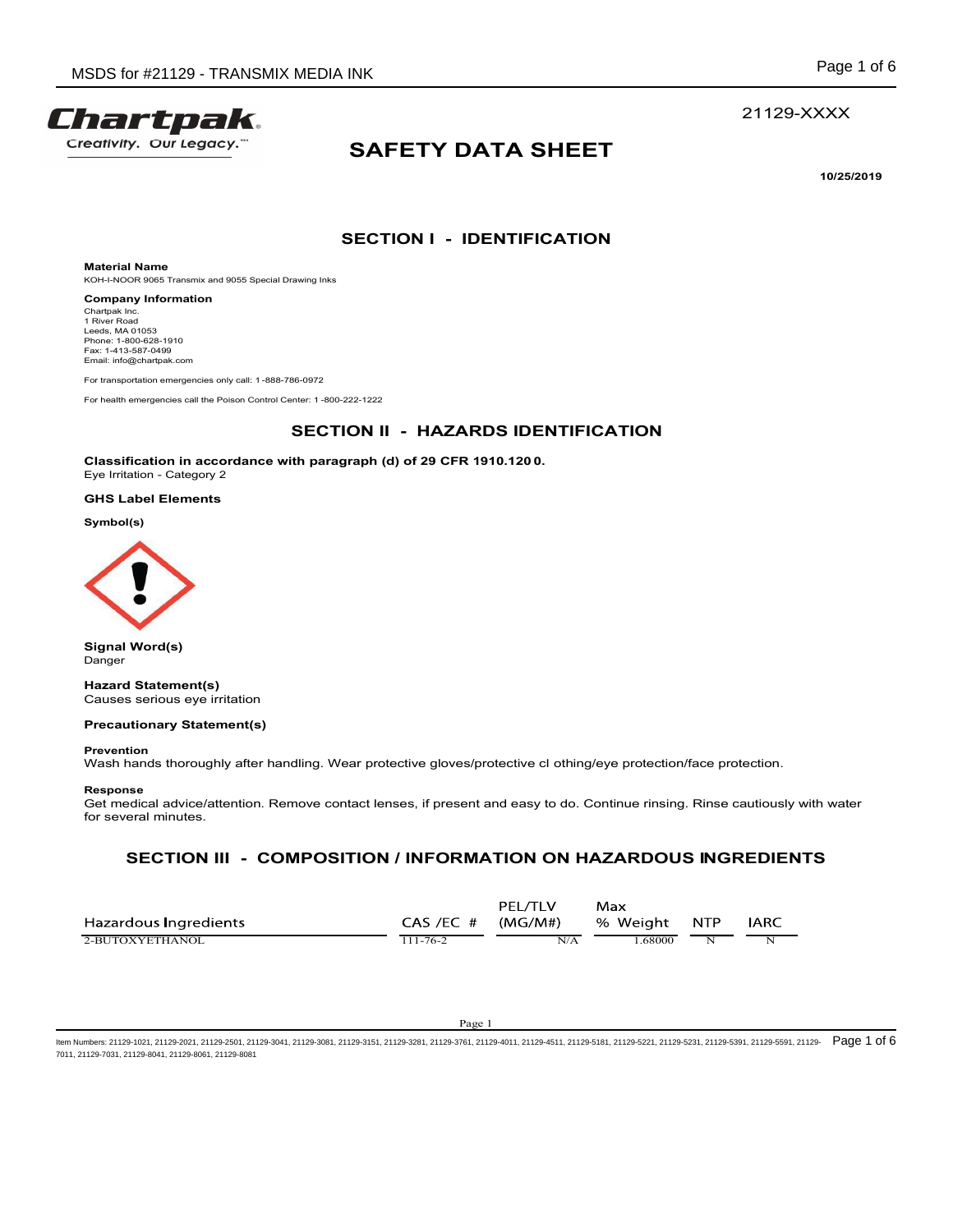FIRST AID MEASURES: NONE REQUIRED. NO ACUTE HEALTH EFFECTS EXPECTED.

# EDIA INK<br>
SECTION IV - FIRST AID MEASURES<br>
RED. NO ACUTE HEALTH EFFECTS EXPECTED.<br>
CTION V - FIRE FIGHTING MEASURES<br>
AUTOIGNITION TEMPERATURE: N/A

MEDIA INK<br>
SECTION IV - FIRST AID MEASURES<br>
NUIRED. NO ACUTE HEALTH EFFECTS EXPECTED.<br>
SECTION V - FIRE FIGHTING MEASURES<br>
OLUME): NOT EXPLOSIVE<br>
AUTOIGNITION TEMPERATURE: NIA<br>
SPECIAL FIRE FIGHTING PROCEDURES REQUIRED<br>
AR SDS for #21129 - TRANSMIX MEDIA INK<br>
SECTION IV - FIRST AID MEASURES<br>
FIRST AID MEASURES: NONE REQUIRED. NO ACUTE HEALTH EFFECTS EXPECTED.<br>
SECTION V - FIRE FIGHTING MEASURES<br>
FLASH POINT (METHOD): N/A<br>
EXTRIGUISHING MEOR EXPLOSION LIMITS IN AIR (% BY VOLUME): NOT EXPLOSIVE EXTINGUISHING MEDIA: NO SPECIAL MEDIA REQUIRED FIRE FIGHTING PROCEDURES: NO SPECIAL FIRE FIGHTING PROCEDURES REQUIRED UNUSUAL FIRE & EXPLOSION HAZARDS: NOT COMBUSTIBLE SMIX MEDIA INK<br>
SECTION IV - FIRST AID MEASURES<br>
NE REQUIRED. NO ACUTE HEALTH EFFECTS EXPECTED.<br>
SECTION V - FIRE FIGHTING MEASURES<br>
SEY VOLUME): NOT EXPLOSIVE<br>
AUTOIGNITION TEMPERATURE: NA<br>
SECTION VI - ACCIDENTAL RELEASE STEPS TO BE TAKEN IN CASE A MATERIAL IS SECTION IV - FIRST AID MEASURES<br>
SECTION IV - FIRST AID MEASURES<br>
SECTION V - FIRE FIGHTING MEASURES<br>
ENGELISMENT METHOD: NO<br>
SECTION V - FIRE FIGHTING MEASURES<br>
DEPREMENT IN A ROCED SECTION IV - FIRST AID MEASURES<br>
SECTION V - FIRST AID MEASURES<br>
SECTION V - FIRE FIGHTING MEASURES<br>
SECTION V - FIRE FIGHTING MEASURES<br>
NA MEDIA REQUIRED AND CONTIDUATION TEMPERATURE: NA<br>
NA MEDIA FREQUIRED<br>
NA MEDIA REQU **SECTION IV - FIRST AID MEASURES<br>
SECTION V - FIRE FIGHTING MEASURES<br>
FLASH PONT (METHOD: NAT AN R ON VOLUME): NOT EXPLOSIVE<br>
FLASH PONT UNITED AND NOT EXPLOSIVE AND CONDITION TEMPERATURE: NAT<br>
EXPLOSION LIMITS IN AR ON BY** SECTION IV - FIRST AID MEASURES<br>
FIASH FONT (METHOD), NA<br>
SECTION V - FIRE FIGHTING MEASURES<br>
FIASH FONT (METHOD), NA<br>
DETRICULISHEN ACHIEVED TRANSPORT CONTINUES PROCEDURES<br>
DETRICULISHEN ACHIEVED ACHIEVED CONTINUES PROCED SECTION IV - FIRST AID MEASURES<br>
SURES: NONE REQUIRED. NO ACUTE HEALTH EFFECTS EXPECTED.<br>
SECTION V - FIRE FIGHTING MEASURES<br>
METHOD: NA<br>
MITSINAR (% BY VOLUME). NOT EXPLOSIVE<br>
PROCEDURES NO SPECIAL NEDIA REQUIRED<br>
CONDUCE SECTION IN - FIRET TO BURGE AND THE PROTECTION CONTROLLS IN A SECTION IN A SECTION IN A SECTION IN A SECTION IN A SECTION IN A SECTION IN A SECTION IN A SECTION IN A SECTION IN A SECTION IN A SECTION IN A SECTION IN A SECT EXTRONOUTHE NATION TO BE THE SUPERVISTING PROTECTION CONTROLLS IN EXTREME IN A MELTING PROPERTIES<br>
BOILING POINT: NATION INCOMED AND THE HIGH HAND HARD CENTER (INCORPRET)<br>
SECTION VI - ACCIDENTAL RELEASE MEASURES<br>
SHEEP IS

STEPS TO BE TAKEN IN CASE A MATERIAL IS SPILLED: Clean up in accordance with all applicable regulations. Absorb spillage with non-<br>combustible, absorbent material. For waste disposal, see Section XIII

maintained below the TLV. This is preferably achieved through the provision of adequate ventilation. When exposure cannot be adequately controlled in this way, personal respiratory protection should be employed. FREE FIGHTING PROCEDURE TROTHON THE PROFILE PROPERTIES<br>
SPECIFIC VAPOR DENSITY (AIRENT CONTROL DESCRIPTION OF A COLUMBRITY:<br>
SPECIFICAL SPECIFICAL CONTROL CHEMIC CRAIN INTERNATION IS CONTROL SUPPRESS<br>
SPECIFICAL CASE A MAT ENGINE OF THE SOLUBION NORTHERN THE SOLUTION OF THE SOLUTION OF THE SOLUTION OF THE SOLUTION OF THE SOLUTION OF THE SOLUTION OF THE SOLUTION OF THE SOLUTION OF THE SOLUTION OF THE SOLUTION OF THE SOLUTION OF THE SOLUTION O THON VI - ACCIDENTAL RELEASE MEASURES<br>
MATERIAL IS SPILLED: Clean up in accordance with all applicable regulations. Absorb spillage with non-<br>
SECTION VII - HANDLING AND STORAGE<br>
NIS STORAGE AND HANDLING: Good industrial h

RESPIRATORY PROTECTION AND SPECIAL VENTILATION REQUIREMENTS: NONE REQUIRED OTHER PROTECTIVE EQUIPMENT (GLOVES, GOGGLES, ETC): NONE REQUIRED WORK/HYGIENE PRACTICES: NONE REQUIRED ENGINEERING CONTROLS: NONE REQUIRED

VAPOR PRESSURE: N/A<br>SPECIFIC VAPOR DENSITY (AIR=1): N/A SPECIFIC GRAVITY: N/A

HAZARDOUS POLYMERIZATION PRODUCTS: N/A STABILITY: STABLE CONDITIONS TO AVOID: N/A INCOMPATIBILITY (MATERIALS TO AVOID): N/A HAZARDOUS DECOMPOSITION PRODUCTS: N/A

AND CHEMICAL PROPERTIES<br>
MELTING POINT: N/A<br>
SPECIFIC GRAVITY: NA<br>
REACTIVITY IN WATER: NON-REACTIVE<br>
ILITY AND REACTIVITY<br>
DLOGICAL INFORMATION<br>
NONE EXPECTED<br>
TRICIPLE OF STREAT (SEE SECTION)<br>
TRICIPLE OF STREAT (SEE SEC DURING STORAGE AND HANGUING: Good industrial hygiene practics requires that exposure as<br>a simplembry procedure when the provided of adequate vertilation. When exposure cannot be adequately<br>spiratory protection. WENTIMITED EMPRESSION THE WAY ARE CONTROLS AND THE VALUE OF THE MAT ENGL. NOR EXPERIENCE CONTROLS (THE REQUIRED)<br>
SECTION VIEW - EXPOSURE REQUIRED<br>
CONDITIONS AND SPECIAL VENTILE AND CHEMICAL PROPERTIES<br>
CONDITIONS ASSOCIATION TO UNI The summated LD50 is 12523 mg/kg. The summated LC50 is 99999 mg/cubic meter. This product is not considered to be a known or suspected human carcinogen by NTP, IARC or OSHA (see section III)

ltem Numbers: 21129-1021, 21129-2021, 21129-2601, 21129-3041, 21129-3081, 21129-3151, 21129-3281, 21129-4011, 21129-4511, 21129-5181, 21129-5221, 21129-5231, 21129-5231, 21129-5591, 21129-5591, 21129-5231, 21129-5231, 2112 7011, 21129-7031, 21129-8041, 21129-8061, 21129-8081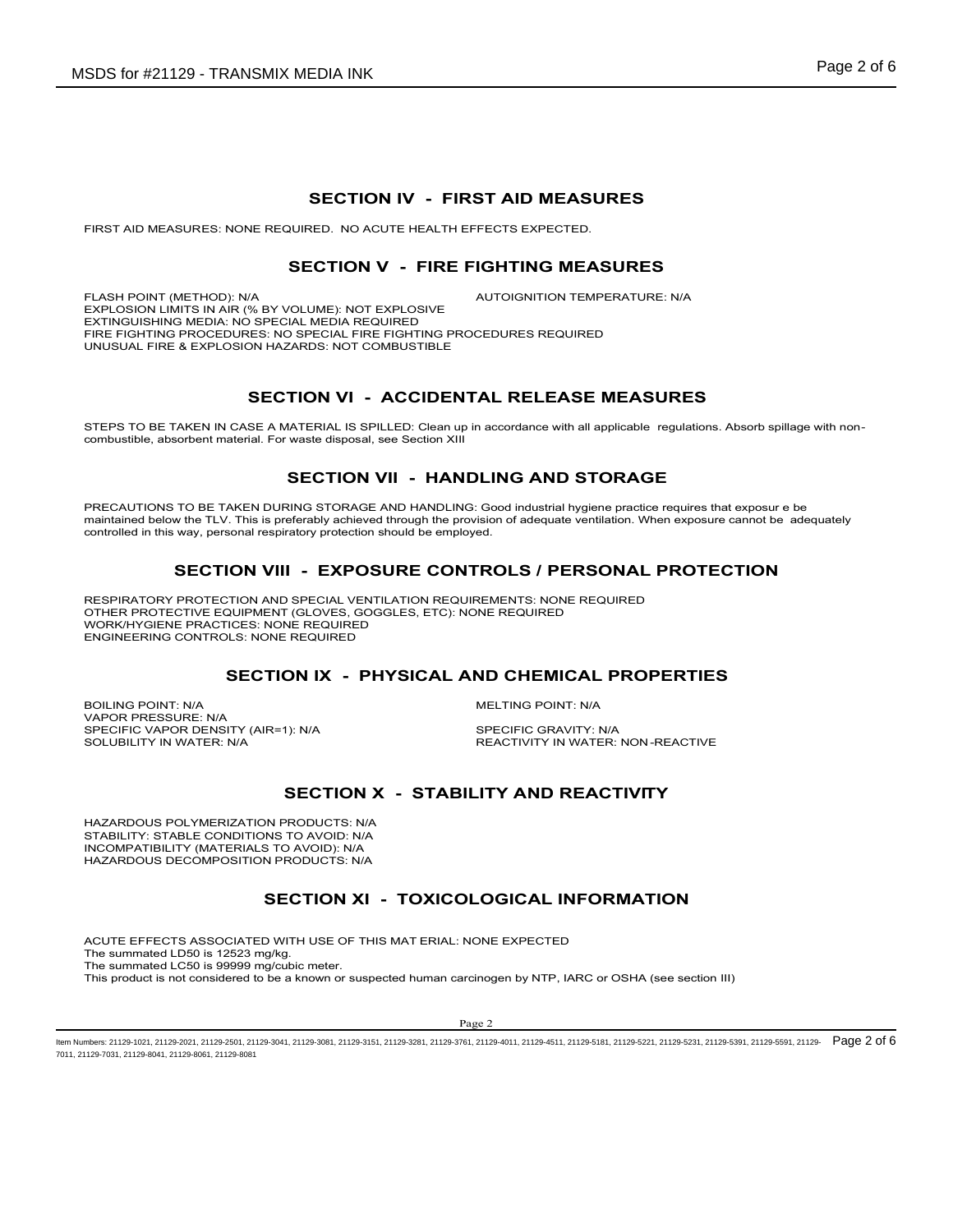X MEDIA INK<br>SECTION XII - ECOLOGICAL INFORMATION<br>WN OTHER THAN THOSE ASSOCIATED WITH SUSPENDED INERT SOLIDS IN WATER.<br>SECTION XIII - DISPOSAL CONSIDERATIONS<br>SEON AC CORDANCE WITH EFDERAL STATE AND LOCAL REGULATIONS SDS for #21129 - TRANSMIX MEDIA INK<br>
SECTION XII – ECOLOGICAL INFORMATION<br>
NO HARMFUL EFFECTS KNOWN OTHER THAN THOSE ASSOCIATED WITH SUSPENDED INERT SOLIDS IN WATER.<br>
SECTION XIII – DISPOSAL CONSIDERATIONS<br>
MASTE DISPOSAL 11X MEDIA INK<br>
SECTION XII - ECOLOGICAL INFORMATION<br>
DOWN OTHER THAN THOSE ASSOCIATED WITH SUSPENDED INERT SOLIDS IN WATER.<br>
SECTION XIII - DISPOSAL CONSIDERATIONS<br>
261): THIS PRODUCT IS NOT CLASISIFIED AS A HAZARDOUS WAST RCRA HAZARD CLASS (40 CFR 261): THIS PRODUCT IS NOT CLASSIFIED AS A HAZARDOUS WASTE.<br>WASTE DISPOSAL METHOD: DISPOSE OF IN AC CORDANCE WITH FEDERAL, STATE AND LOCAL REGULATIONS. SDS for #21129 - TRANSMIX MEDIA INK<br>
SECTION XII - ECOLOGICAL INFORMATION<br>
NO HARMFUL EFFECTS KNOWN OTHER THAN THOSE ASSOCIATED WITH SUSPENDED INERT SOLIDS IN WATER.<br>
SECTION XIII - DISPOSAL CONSIDERATIONS<br>
MASTE DISPOSAL SMIX MEDIA INK<br>
SECTION XII - ECOLOGICAL INFORMATION<br>
SECTION XIII - DISPOSAL CONSIDERATIONS<br>
SECTION XIII - DISPOSAL CONSIDERATIONS<br>
SECTION XIII - DISPOSAL CONSIDERATIONS<br>
SER 281): THIS PRODUCT IS NOT CLASSIFIED AS A HA **IX MEDIA INK**<br>
SECTION XII - ECOLOGICAL INFORMATION<br>
SECTION XIII - DISPOSAL CONSIDERATIONS<br>
SECTION XIII - DISPOSAL CONSIDERATIONS<br>
SECTION XIV - TRANSPORTATION INFORMATION<br>
SPOSE OF IN AC CONSIDERS IFIED AS A HAZARDOUS

U.S. DOT (49 CFR 172.101): THIS IS NOT A HAZARDOUS MATERIAL AS CLASSIFIED BY CFR 172.101.

CONTENTS OF THIS SDS COMPLY WITH OSHA HAZARD COMMUNICATION STANDARD 29 CFR 1910.1200

EPA SARA TITLE III CHEMICAL LISTINGS: SECTION 302.4 EXTREMELY HAZARDOUS SUBSTANCES (40 CFR 355):<br>NONF NONE **NOTE** 

SECTION 313 TOXIC CHEMICALS (40 CFR 372): DIETHANOLAMINE ETHYLENE GLYCOL

INTERNATIONAL REGULATIONS

CANADIAN WHMIS: THIS PRODUCT IS A CONTROLLED PRODUCT UNDER CANADA'S WORKPLACE HAZARDOUS MATERIALS INFORMATION SYSTEM. IT CONTAINS THE FOLLOWING TOXIC OR HIGHLY TOXIC MATERIALS: 2-BUTOXY ETHANOL DIETHANOLAMINE ETHYLENE GLYCOL MORPHOLINE

SUPPLEMENTAL STATE COMPLIANCE INFORMATION:

TED UNDER NEW JERSEY'S RIGHT TO KNOW PROGRAM:<br>20<br>20 AND BOTTFICATION TO THE STATE OF WASHINGTON UNDER<br>TED IN FLORIDA'S TOXIC SUBSTANCE LIST:<br>20<br>20 AND BOTTFICATION TO THE STATE OF WASHINGTON UNDER<br>20<br>20 AND MAINE'S PRIORIT THIS PRODUCT CONTAINS THE FOLLOWING CHEMICAL(S) LISTED UNDER NEW JERSEY'S RIGHT TO KNOW PROGRAM: 2-BUTOXY ETHANOL **CAMPHOR** DIETHANOLAMINE ETHYLENE GLYCOL MORPHOLINE **SECTION XV - REGULATORY INFORMATION**<br>
EDA ARAN TITE III CHEMICAL LISTINGS.<br>
BECTION 313 TOXIC CHEMICAL USING SUBSTANCES (40 CFR 355):<br>
NOFING CHEMICAL TRICULATIONS<br>
SECTION 313 TOXIC CHEMICALS (40 CFR 372):<br>
SECTION 313 T

THEIR CHILDREN'S SAFE PRODUCTS ACT: ETHYLENE GLYCOL NONYL PHENOL ETHOXYLATE

THIS PRODUCT CONTAINS THE FOLLOWING CHEMICAL(S) LISTED IN FLORIDA'S TOXIC SUBSTANCE LIST: 1,2-Dihydroxyethane 2-Butoxy ethanol **Camphor** Diethanolamine Morpholine

THIS PRODUCT CONTAINS THE FOLLOWING CHEMICAL(S) LISTED IN MAINE'S PRIORITY CHEMICAL LIST: NONE

ltem Numbers: 21129-1021, 21129-2021, 21129-2601, 21129-3041, 21129-3081, 21129-3151, 21129-3281, 21129-4011, 21129-4511, 21129-5181, 21129-5221, 21129-5231, 21129-5231, 21129-5591, 21129-5591, 21129-5231, 21129-5231, 2112 7011, 21129-7031, 21129-8041, 21129-8061, 21129-8081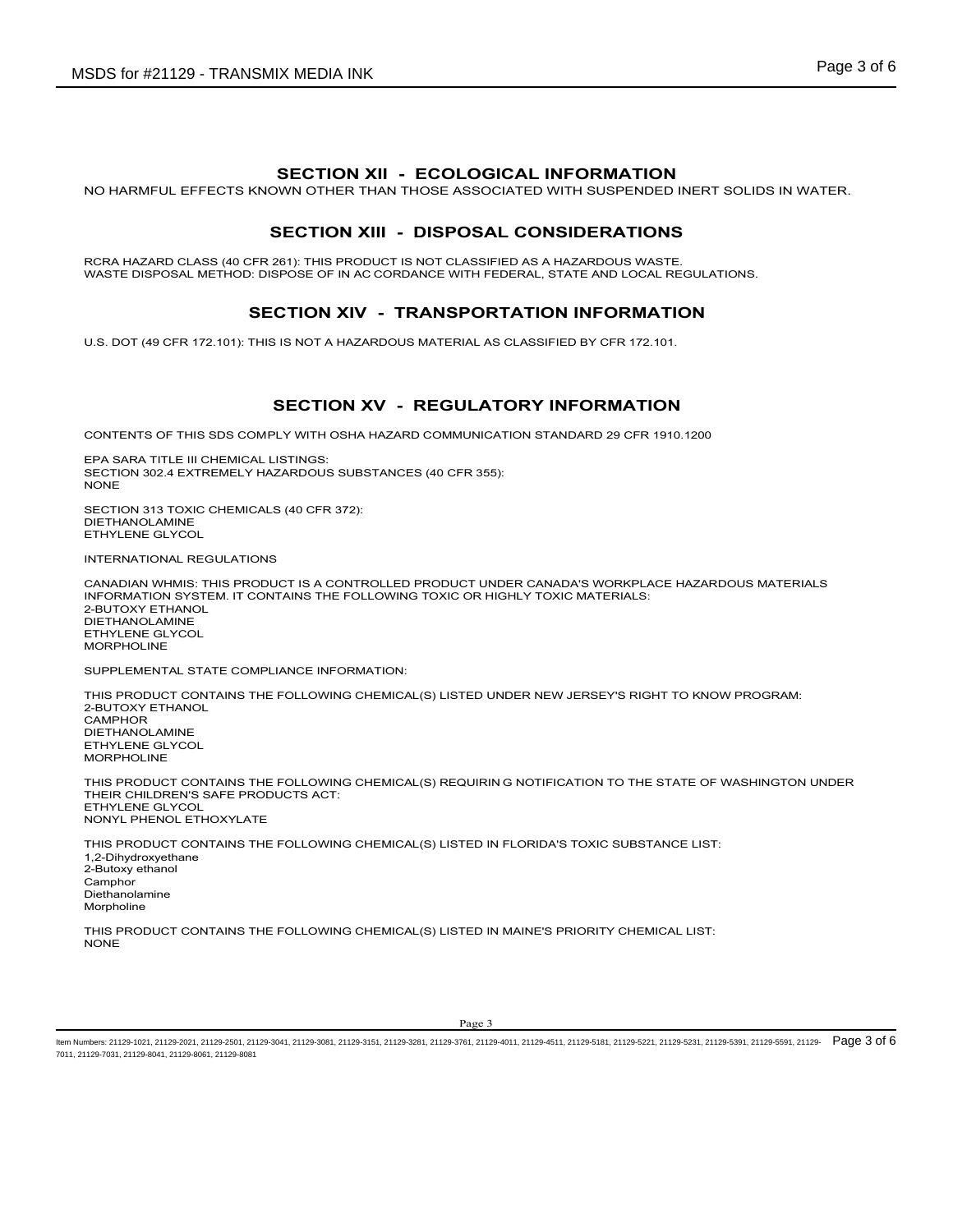THIS PRODUCT CONTAINS THE FOLLOWING CHEMICALS CONSIDERED BY VERMONT AS BEING OF VERY HIGH CONCERN TO CHILDREN:<br>NONE NONE **NOTE** 

THIS PRODUCT CONTAINS THE FOLLOWING CHEMICAL(S) LISTED IN MASSACHUSETTS HAZARDOUS SUBSTANCE LIST: 2-Butoxyethanol **Camphor** Diethanolamine Ethylene glycol Glycerine mist Morpholine SDS for #21129 - TRANSMIX MEDIA INK<br>THIS PRODUCT CONTAINS THE FOLLOWING CHEMICALS CONSIDERED BY VERMONT AS BEING OF VERY HIGH CONCERN TO<br>CHILDREN:<br>THIS PRODUCT CONTAINS THE FOLLOWING CHEMICAL(S) LISTED IN MASSACHUSETTS HAZ

THIS PRODUCT CONTAINS THE FOLLOWING CHEMICAL(S) LISTED ON MICHIGAN'S CRITICAL MATERIALS REGISTER:<br>NONE

THIS PRODUCT CONTAINS THE FOLLOWING CHEMICAL(S) LISTED ON MINNESOTA'S HAZARDOUS SUBSTANCES LIST: 2-Butoxyethanol Camphor, synthetic Diethanolamine Ethylene glycol, particulate and vapor Glycerin mist Morpholine Polyethylene glycols LOWING CHEMICAL(S) LISTED ON MICHIGAN'S CRITICAL MATERIALS REGISTER:<br>LOWING CHEMICAL(S) LISTED ON MINNESOTA'S HAZARDOUS SUBSTANCES LIST:<br>LOWING CHEMICAL(S) LISTED IN PENNSYLVANIA'S HAZARDOUS SUBSTANCES LIST:<br><br>SECTION XVI -WOUNDINGTON WAS THE FOLLOWING CHEMICAL(S) LISTED ON MICHIGAN'S CRITICAL MATERIALS REGISTER:<br>THIS PRODUCT CONTAINS THE FOLLOWING CHEMICAL (S) LISTED ON MINIM-SOTIA'S HAZARDOUS SUBSTANCES LIST:<br>Distinguisments,<br>Distinguismen THIS PRODUCT CONTAINS THE FOLLOWING CHEMICAL(S) LISTED ON MICHIGAN'S CRITICAL MATERIALS REGISTER.<br>THOMAS FRODUCT CONTAINS THE FOLLOWING CHEMICAL(S) LISTED ON MINNESOTA'S HAZARDOUS SUBSTANCES LIST:<br>Chingens glycol, parisola valid for the material is material in the this material is used in the user's contribution with the material is used in the material in the material in the user's response of the material in the user's response of the mate

THIS PRODUCT CONTAINS THE FOLLOWING CHEMICAL(S) LISTED IN PENNSYLVANIA'S HAZARDOUS SUBSTANCES LIST: 1,2,3-Propanetriol 1,2-Ethanediol Bicyclo[2.2.1]heptan-2-one, 1,7,7-trimet Ethanol, 2,2'-iminobis-Ethanol, 2-butoxy-Morpholine

Under CPSC's consumer product regulations (16CFR1500.3 and 150014), this product has the following required acute and chronic hazard labeling:

NONE **NOTE** 

**FTHER INFORMATION**<br>commentations contained herein are reliable, but they are given without<br>document applies to this specific material as supplied thromy not be<br>als. It is the user's responsibility to satisfy oneself as to valid for this material if it is used in combination with any other mater ials. It is the user's responsibility to satisfy oneself as to the suitability<br>and completeness of this information for the user's own particular us

LAST REVISION DATE: 02/06/2017

ltem Numbers: 21129-1021, 21129-2021, 21129-2601, 21129-3041, 21129-3081, 21129-3151, 21129-3281, 21129-4011, 21129-4011, 21129-4511, 21129-5181, 21129-5231, 21129-5231, 21129-5391, 21129-5591, 21129-5231, 21129-5231, 2112 7011, 21129-7031, 21129-8041, 21129-8061, 21129-8081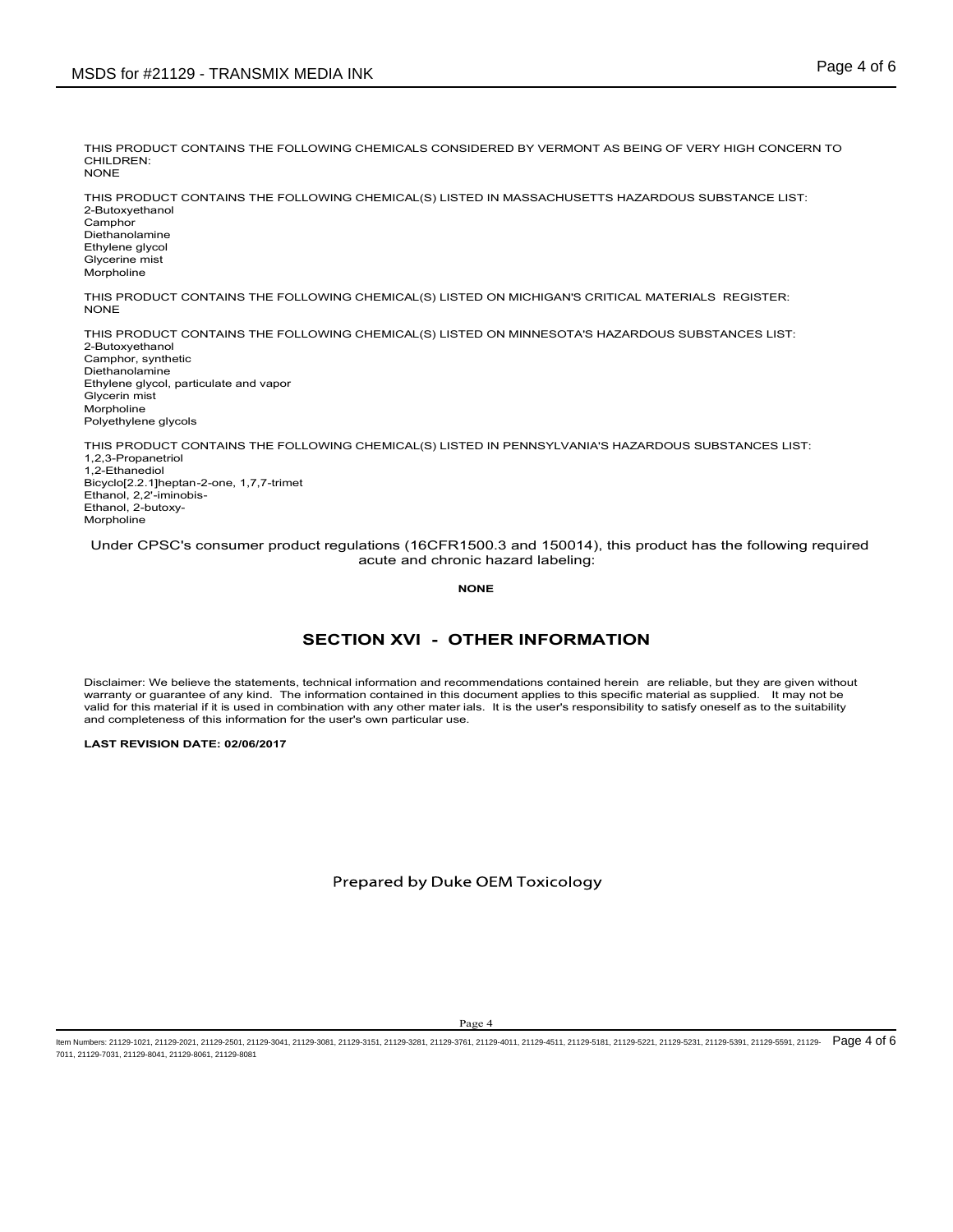# COLOR INFORMATION

|                                           | <b>MSDS for #21129 - TRANSMIX MEDIA INK</b>                                                        |                      | Page 5 of 6 |
|-------------------------------------------|----------------------------------------------------------------------------------------------------|----------------------|-------------|
|                                           |                                                                                                    |                      |             |
|                                           |                                                                                                    |                      |             |
|                                           |                                                                                                    |                      |             |
|                                           | <b>COLOR INFORMATION</b>                                                                           |                      |             |
| <b>INGREDIENTS</b>                        | THIS SDS APPLIES TO THE FOLLOWING COLORS WHICH ARE ASSOCIATED WITH HAZARDOUS AND/OR NON -HAZARDOUS |                      |             |
| <b>Product Color</b>                      | <b>SKU</b>                                                                                         | Hazardous Ingredient |             |
|                                           |                                                                                                    | (NONE)               |             |
| <b>BLACK</b>                              | 9065F.BLA, 9065D.BLA, 9065F.BLA,<br>9065FBU.BLA, 90654.BLA, 9066D.BLA                              |                      |             |
|                                           |                                                                                                    |                      |             |
| <b>BLUE VIOLET</b><br><b>BURNT SIENNA</b> | 9065D.BVI, 9065FBU.BVI, 90654.BVI<br>9065FBU.BSI, 90654.BSI, 90654.BSI                             | (NONE)<br>(NONE)     |             |
| <b>CARMINE</b>                            | 9065D.CAR, 9065FBU.CAR, 90654.CAR                                                                  | (NONE)               |             |
| <b>COBALT BLUE</b><br>CYAN                | 9065D.BCL, 9065FBU.CBL, 90654.CBL<br>9065D.CYA, 9065FBU.CYA, 90654.CYA                             | (NONE)<br>(NONE)     |             |
| <b>GREEN</b>                              | 9065D.DGR, 9065FBU.DGR, 90654.DGR, 9066D.GRN                                                       | (NONE)               |             |
| GRAY                                      | 9065D.GRA, 9065FBU.GRE, 90654.GRA                                                                  | (NONE)               |             |
| LIGHT GREEN<br><b>ORANGE</b>              | 9065D.LGR, 9065FBU.LGR, 90654.LGR<br>9065D.ORA, 9065FBU.ORA, 90654.ORA                             | (NONE)<br>(NONE)     |             |
| PRUSSIAN BLUE                             | 9065D.PBL, 9065FBU.PBL, 90654.PBL                                                                  | (NONE)               |             |
| <b>RAW SIENNA</b>                         | 9065D.RSI, 9065FBU.SIE, 9065FBU.RSI                                                                | (NONE)               |             |
| <b>RED VIOLET</b>                         | 9065D.RVI, 9065FBU.RVI, 90654.RVI                                                                  | (NONE)               |             |
| <b>SCARLET</b><br>SEPIA                   | 9065D.SCA, 90654.SCA<br>9065D.SEP, 9065FBU.SEP, 90654.SEP                                          | (NONE)<br>(NONE)     |             |
| <b>ULTRAMARINE</b>                        | 9065D.ULT, 9065FBU.ULT, 90654.ULT                                                                  | (NONE)               |             |
| <b>VERMILLION</b>                         | 9065D.VER, 9065FBU.VER, 90654.VER                                                                  | (NONE)               |             |
| YELLOW<br><b>MAGENTA</b>                  | 9065D.YEL, 9065FBU.YEL, 90654.YEL, 9066D.YEL<br>9065.FBU.MAG                                       | (NONE)<br>(NONE)     |             |
| <b>BLUE VIOLET</b>                        | 9065.FBU.BVI                                                                                       | (NONE)               |             |
| RED                                       | 9066D.RED                                                                                          | (NONE)               |             |
| <b>VIOLET</b><br><b>BLUE</b>              | 9066D.VIO<br>9066D.BLU                                                                             | (NONE)<br>(NONE)     |             |

Page 5<br>761, 21284411, 21294511, 21295451, 21295451, 21294221, 21294231, 21294391, 21294561, 21294<br>761, 21294411, 21294511, 21294541, 21294542, 21294221, 21294331, 212945691, 212945691, 21294 ltem Numbers: 21129-1021, 21129-2021, 21129-2601, 21129-3041, 21129-3081, 21129-3151, 21129-3281, 21129-4011, 21129-4511, 21129-5181, 21129-5221, 21129-5231, 21129-5231, 21129-5591, 21129-5591, 21129-5231, 21129-5231, 2112 7011, 21129-7031, 21129-8041, 21129-8061, 21129-8081